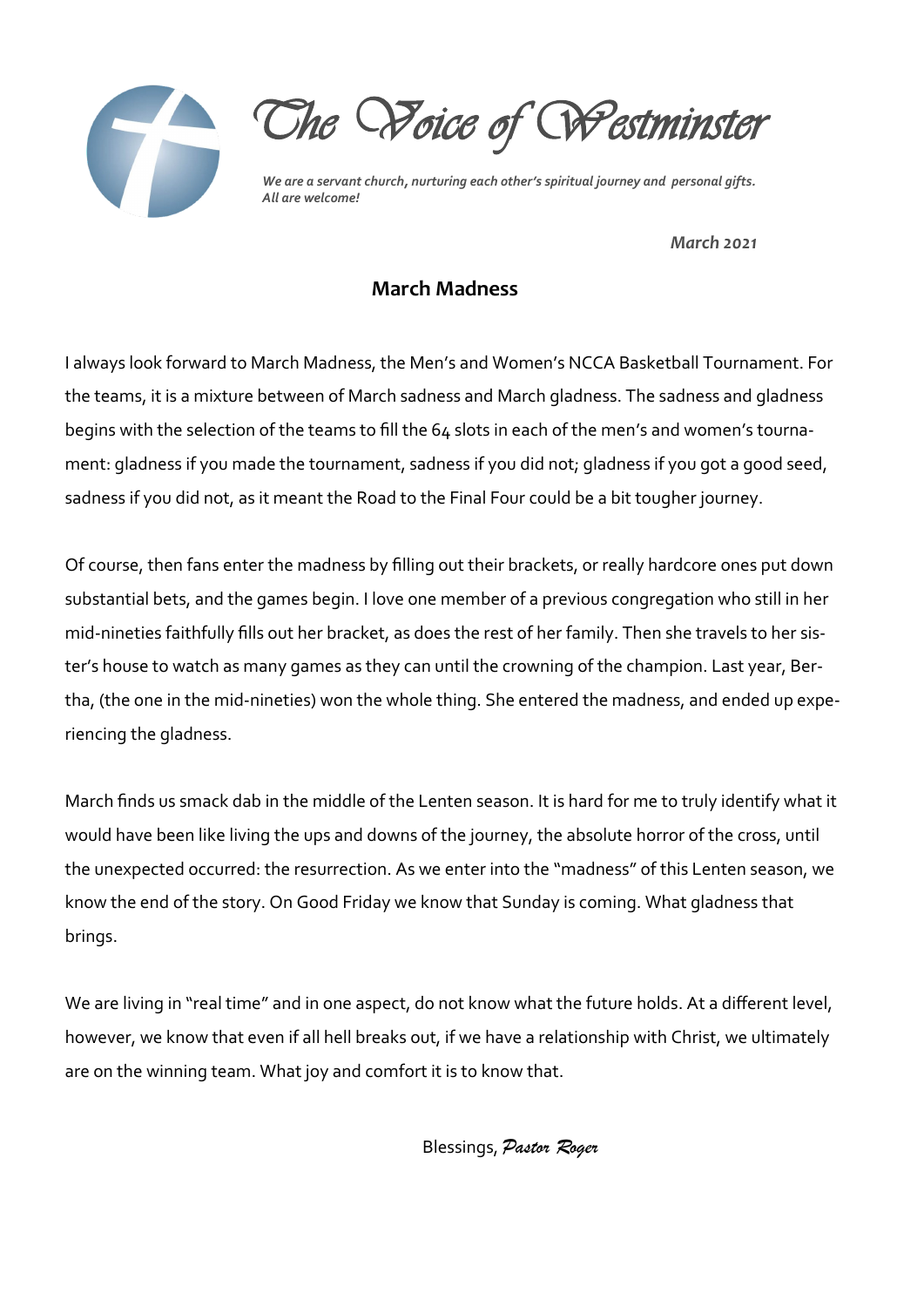#### **Session Notes**

Westminster's Session met Feb. 16 at 6:30 p.m. on Zoom. Pastor Roger led the devotions and discussion regarding spiritual leadership. Session then did the following:

• Approved holding one in-person worship service at 10 a.m. in the Sanctuary on Easter Sunday, April 4. COVID-19 protocols will be observed, including mask-wearing and social distancing.

• Session also moved to not have Maundy Thursday services this year, but to hold a virtual Good Friday service.

• Set up a congregational meeting for Sunday, March 7 at 10 a.m. to approve Barb Mumford as a deacon candidate. Barb is replacing a candidate who dropped out shortly before the annual meeting. The meeting will be held via Zoom.

• Heard from Carlos Sheets, founder of Melanated Men, a mentoring group for 6th and 7th grade African-American youth. Sheets started the mentoring group after his son was shot and killed. After hearing his story, and hearing from Paul Kongshaug, Session voted to establish a relationship with this mentoring program. They will meet on Monday nights after school and will share a meal together. Pastor Roger will participate in the program once a month. They will be meeting in the old dining room and possibly use the youth room. After discussion regarding facility use fees, a motion was made to suspend these fees for 90 days and then re-evaluate at that time.

• Approved a proposal presented by Gale Smetana, to work with Oak Park Media, to improve the live streaming capabilities for Westminster's live streaming, once we are back worshiping in person and no longer pre-recording our services. The proposal had been previously approved by the Finance Committee.

• Received update on the Mission House from John Swanson. John reported CRST International has granted \$25,000 to the Mission House to help repair and remodel the house into two apartments as it had previously been. Willis Dady maintenance have toured the building and were complimentary on the current condition of the house. The plans are for the house to be sold to Willis Dady.

• Pam Richardson shared Personnel Committee's recommendation to extend an offer to Jill Lorimer for the part-time position of Nursery Attendant, pending successful completion of the Safe Gatherings certification. She wants to serve as backup only. The search continues for a regular, second person to staff the nursery per Safe Gatherings guidelines. See information on page 4.

• Gave thankful recognition for the leadership of Pam Richardson and Jim Shanklin, Jr. as their terms on Session expire.

The meeting was adjourned and closed with prayer by Pastor Grandia.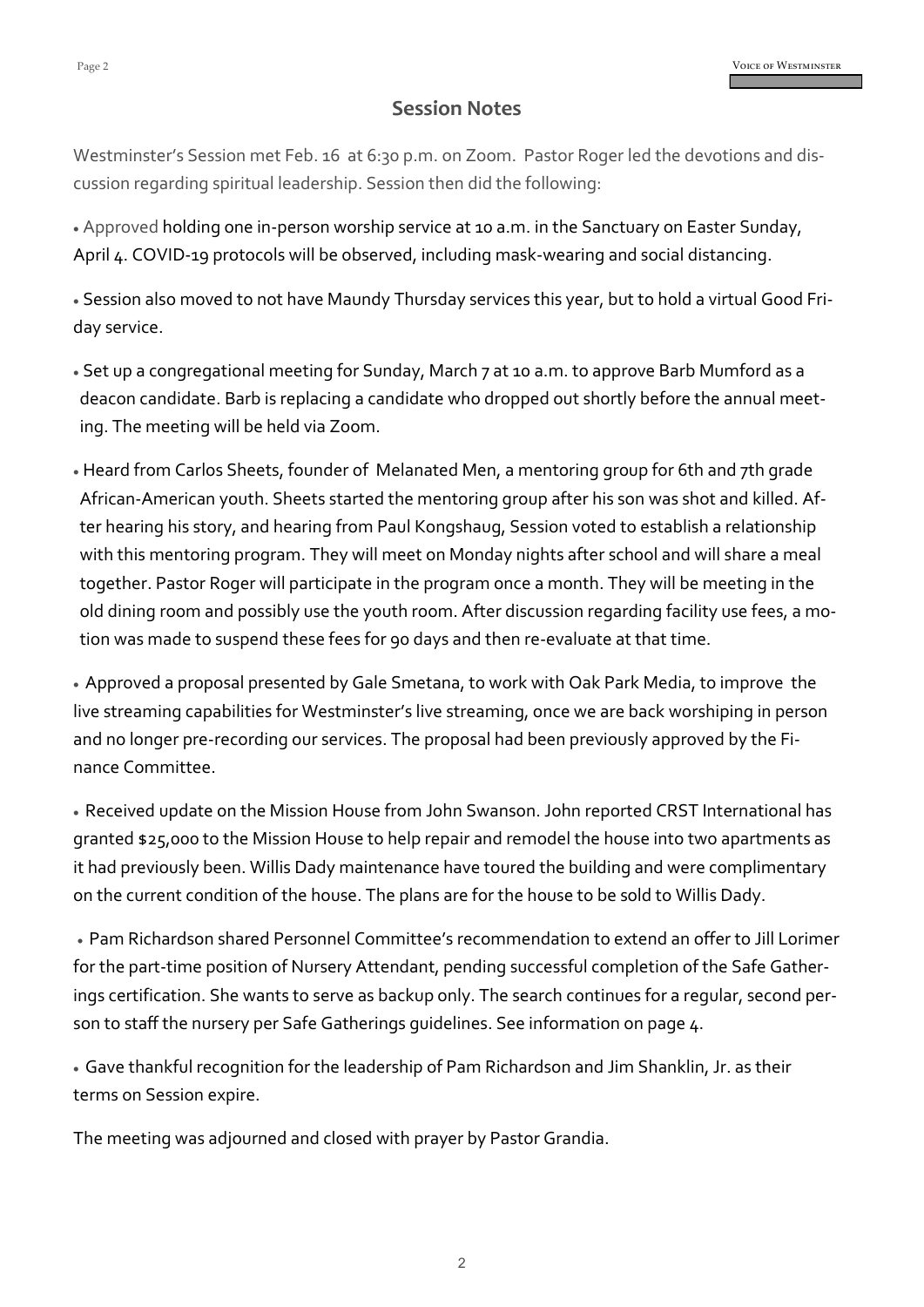### **Pipe Organs, Ice Dams & Exit Signs, Oh My!**

There's always plenty going on at Westminster, even when we can't worship together in person. Over the past month, Property Committee has battled ice dams in the old pastor's study, had a photo cell sensor that controls parking lot lights replaced and Jan and Ed Kosowski replaced fire inspection exit lights with more energy efficient ones. The lights had been cited in the fire department's annual inspection. The Sanctuary now has LED bulbs in all the spotlights up front. These are all part

of a long term plan to reduce energy costs.

The Old Pastor's Study, which is to be used by the Big Bang Foundation has proven to be a victim of the heavy snow and bitter cold temperatures.

An ice dam caused leakage into the ceiling of the room and onto the carpet. Thanks to Jan Kosowski and Pastor Roger, a dehumidifier was moved upstairs from the boiler room and tubs were set out to catch the ongoing drips. Once we get past the rough weather, and things dry out, carpet will be cleaned and ceiling repaired.





*Ed Kosowski replaces an exit sign in the Sanctuary balcony. We appreciate all of his hard work at Westminster!*



## **Pipe Organ Making Music Again!**

Best news of the month has to be the news that Westminster's pipe organ is working again! A switch went out in the organ back in January. Randall Karstens made two visits to diagnose the problem and fix it, along with Nelson Electric. He even demonstrated the repaired organ's beautiful sound. There's a link on our home page.



*Randall Karstens of Iowa City plays the organ after repairing it.*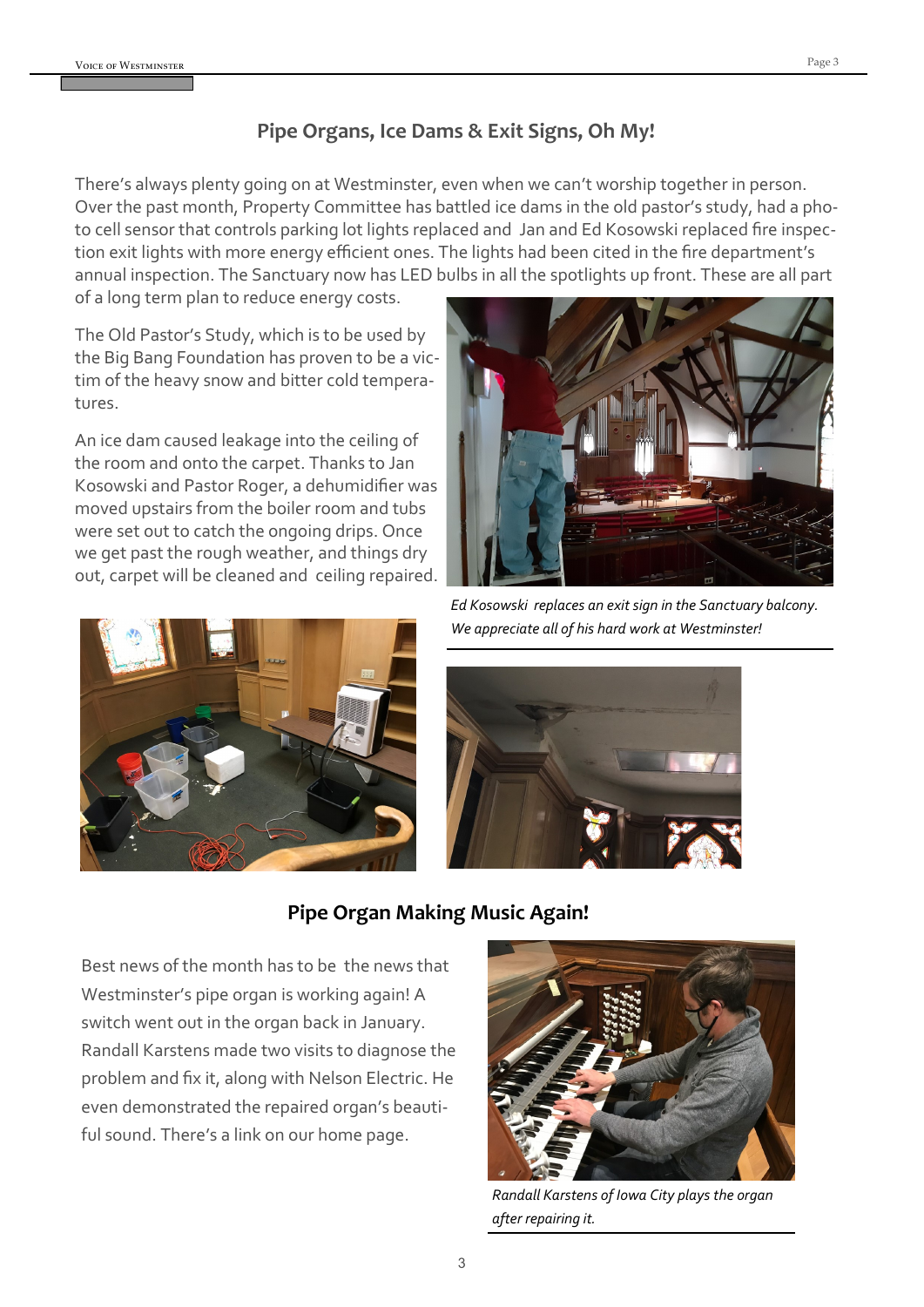## **HELP WANTED**

Westminster Presbyterian Church is looking for someone 18 or older who is willing to work with our current Nursery Attendant on Sunday mornings. If you feel you or someone you know may be qualified and wishes to learn more about the opportunity, the Personnel Committee will receive the names at [personnel@crwpc.org.](mailto:personnel@crwpc.org) A letter of introduction and a short work history (resume) are being requested for evaluation.

All candidates will go through the Safe Gatherings course in accordance with the WPC Child Protection Policy. More information on the Safe Gatherings process can be found at [www.safegatherings.com.](http://www.safegatherings.com)

The current target for re-opening the nursery is Easter Sunday, April 4. This date is based on the Session's decision to reopen in-person services on Easter Sunday with a combined service in the Sanctuary at 10 a.m.



**March Needs**  Loaves & Fishes Food Pantry Beef Stew Cornbread Mix Toothbrushes Thank you for supporting this important mission!

## **March Birthdays**

| Marjorie Daft  | 2  |
|----------------|----|
| Glenn Lane     | 2  |
| Darwin Busch   | 4  |
| Ed Mumford     | 6  |
| Julie Schlader | 6  |
| Linda Cosgrove | 11 |
| Jane Heck      | 17 |
| Lindsay Meade  | 17 |
| Bill Moss      | 23 |
|                |    |

Remember, despite the move to Tanager Place, you can still bring your L&F donations to Westminster!

# **March Calendar**

Due to the extension of the church closing, there will be no calendar in the March newsletter. Any committee meetings will be conducted via Zoom. Please contact your committee moderator to doublecheck.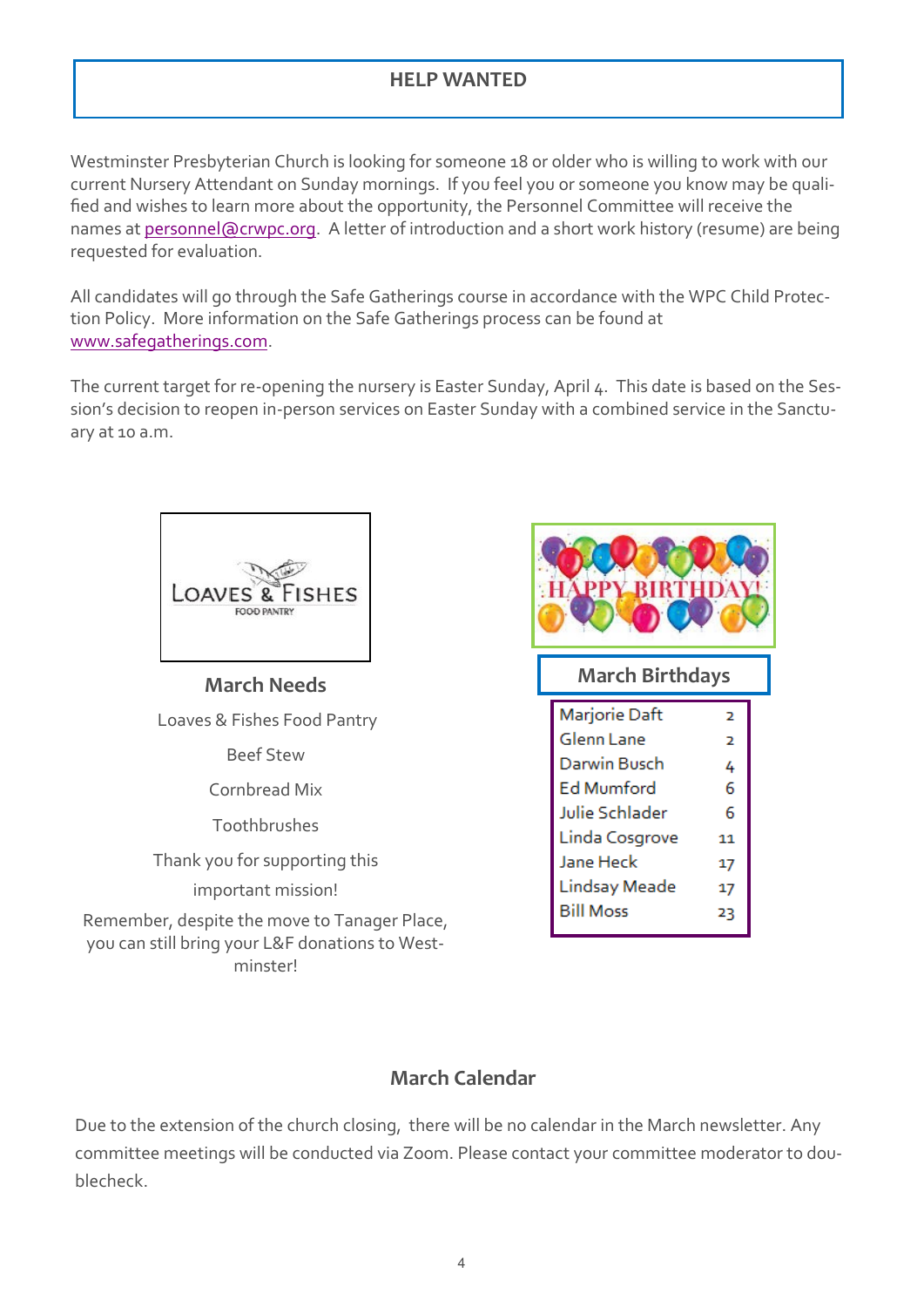**Westminster Presbyterian Church**

1285 Third Avenue SE Cedar Rapids, Iowa 52403-4084

Non-Profit Org. U.S. Postage PAID Cedar Rapids Iowa PERMIT NO. 139

*Return Service Requested*

*The Voice of Westminster March 2021*

# **Westminster Presbyterian Church**

Virtual Services on YouTube

#### **Office Hours**

Monday - Thursday 8:30 a.m. to 4:30 p.m.

*Visit us on Facebook, Instagram, Twitter or at www.crwpc.org* **PHONE**: **319-366-7185**

Church Staff Pastor, Rev. Roger D. Grandia entitled pastorroger@crwpc.org Communications & Shared Ministry Coordinator Gale Smetana and a gale and gale and gale and gale and gale and gale and gale and gale and gale and gale and gale and gale and gale and gale and gale and gale and gale and gale and gale and gale and gale and gale and gale Choir Director & Church Musician, Damon Cole **Cole** cole1350@gmail.com FUEL Music Director, A.J. Plummer<br>FUEL Music Director, A.J. Plummer<br> $a^j$ @ajplummer.com Bookkeeper, Tina Mueller bookkeeper@crwpc.org

Nursery Attendant, Lindsay Meade lindsay\_meade@hotmail.com Newsletter Editor, Gale Smetana Frank gale@crwpc.org Newsletter Contributors: Pastor Roger Grandia, Jan Kosowski